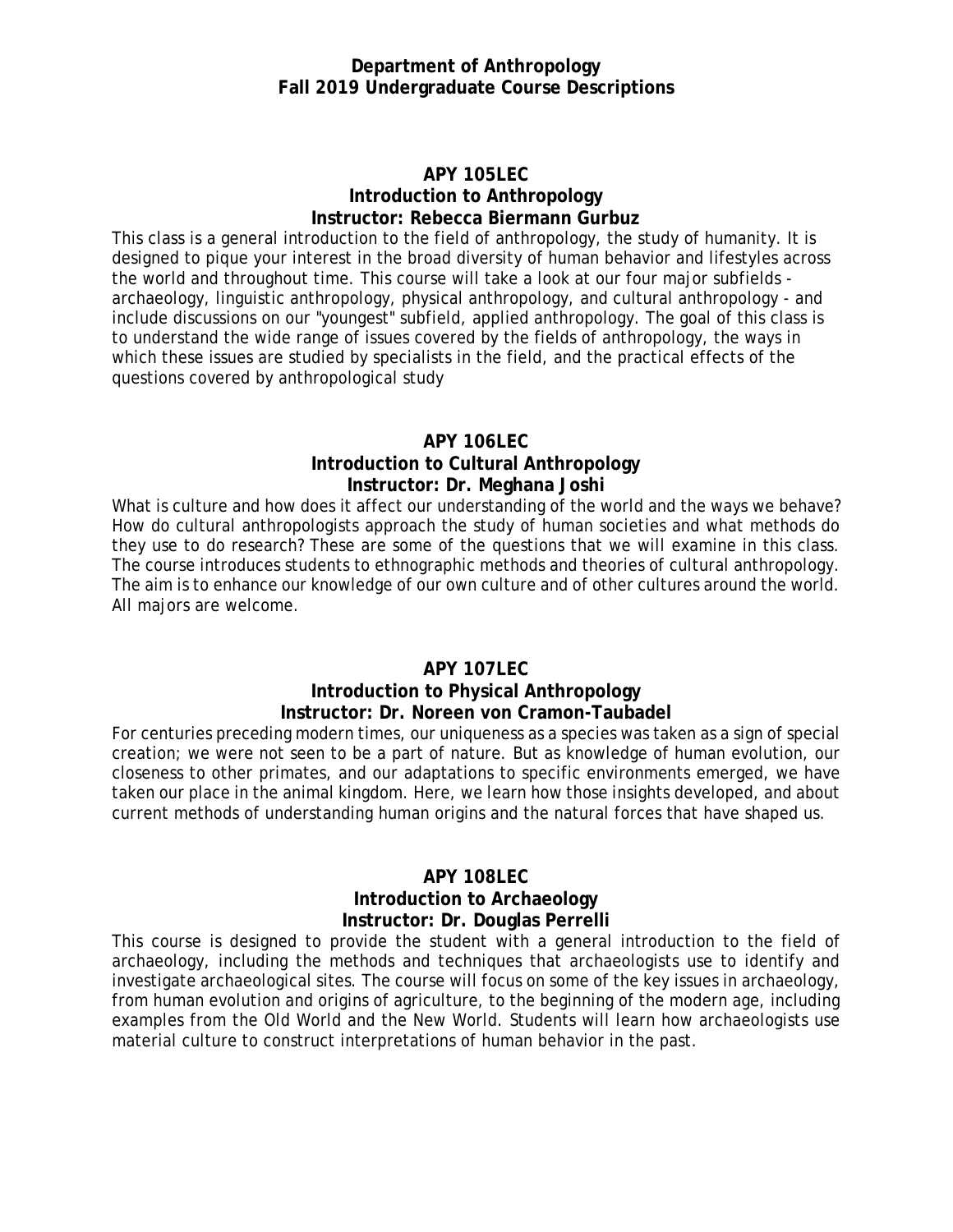## **APY 168LEC Myth & Religion in the Ancient World Instructor: Dr. Kalliopi Nikolopoulou**

In this course, we will investigate mythic and religious traditions of ancient Greece and Rome. Our study of myth and religion will, however, be comparative in emphasis. We will thus have a twofold goal: (1) to encounter the Greco-Roman traditions themselves and (2) through our comparative investigations, to attempt to identify the mythic and religious traditions which the Greeks and especially the more conservative Romans inherited from their Indo-European ancestors. We will also turn our full gaze upon comparative materials, but even as we are engaged in discovering the mythic and religious traditions of the ancient Indic, Iranian Celtic, Germanic and Hittite cultures, we will continue to encounter new materials and motifs from Greece and Rome.

### **APY 199SEM-KLA UB Seminar - Why Have Wealth? Instructor: Dr. Frederick Klaits** *Requisite: Incoming freshman student.*

Does money buy happiness, and if so in what forms, for whom, and under what circumstances? Does the world owe you a living regardless of what you do or don't do? Who really owes what to whom? In this course, we explore how our ideas about accumulating and distributing wealth shape our ideas about the nature of society, and about what society ought to be. We will explore some of the perspectives offered by the discipline of anthropology, the crosscultural study of human thinking and behavior, on how our ideas about what to do with wealth influence our collective moral projects, such as those involving religion, family, the nation, and the global environment.

#### **APY 199SEM-NEO UB Seminar - Contemporary Warfare Instructor: Dr. Vasiliki Neofotistos** *Requisite: Incoming freshman student.*

This seminar explores war as a contemporary social and political issue, and the effects of war on social life. Questions we will examine include the following. Is war intrinsic to human nature? Does "culture" cause war"? How has the use of technology, especially drones and robots, altered the conduct of war? Why are women used as "weapons of war"? How do people in war-torn societies endure violence? The course will also explore debates about the so-called War on Terror and about recent attacks by ISIS and other militant groups. Our case studies will be drawn from many areas of the globe, including Rwanda, Iraq, Afghanistan, Colombia, Indonesia, and the United States.

### **APY 199SEM-RDA UB Seminar - Immigration Stories Instructor: Dr. Deborah Reed-Danahay** *Requisite: Incoming freshman student.*

Why do people migrate? What is the difference between an immigrant and a refugee? What factors influence the ways in which individuals and families adjust to their lives in a new place? What is the difference between the experiences of first generation immigrants (those who moved) and their children and grandchildren? What is the role of borders (both social and geographical) in migration experiences? In this seminar, we will study these questions by looking at the stories migrants tell about their experiences. We will also look at the types of policies and programs in different countries and cities that are aimed at immigrants. Students will have the opportunity to develop research projects on immigration that involve collecting family migration stories. Students will learn ethnographic methods of observation, participation, and interviewing.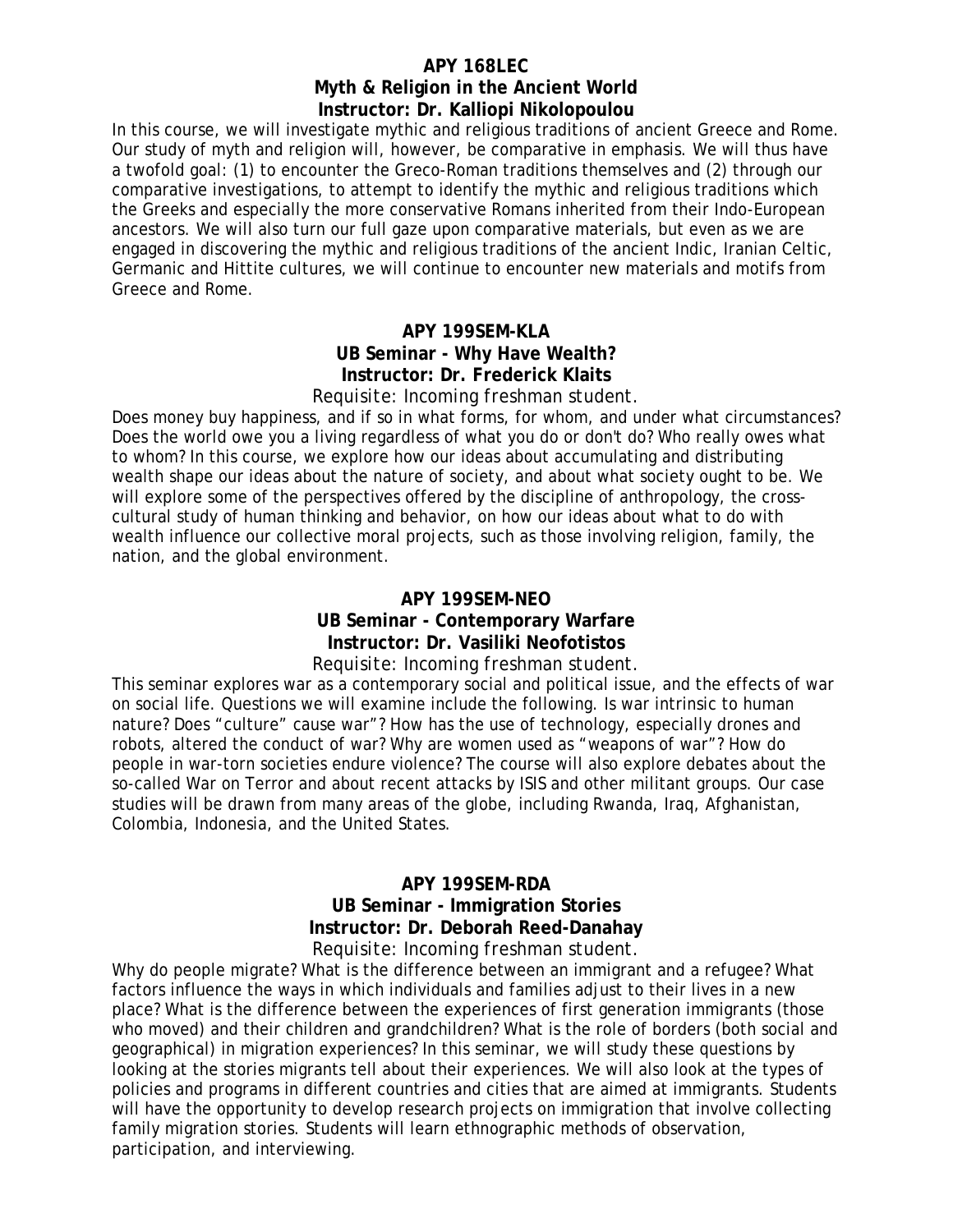# **APY 199SEM-ZUB UB Seminar - Ethics and Human Rights Instructor: Dr. Ezra Zubrow**

#### *Requisite: Incoming freshman student.*

This class will be a combination of specific real cases including human subject issues, various spy cases, human rights cases and medical experimentation cases, to name a few, as well as general theories. It will enable a student to identify and comprehend traditional and current issues in ethics and human rights through the very broad lens of Anthropology. It will define the main areas of ethical and human rights discourse. Finally, it will develop skills of critical ethical analysis of contemporary moral problems.

The aim is to prepare students through critical analysis to become responsible thinking agents, competent and humane professionals, and informed and engaged citizens. To achieve this, the course provides students with the conceptual tools to make autonomous, informed, comprehensive and coherent judgments about personal, professional, and public ethical and human rights issues.

*The instructor is a previous member and previous chair of the American Anthropological Association Ethics Committee. He recently (2015) was part of a delegation to the United Nations 8th State Parties Convention on the Treaty on Human Rights and Disability.*

## **APY 275LEC Culture, Health and Illness Instructor: Dr. Meghana Joshi**

People in all societies experience illness, but their understandings of the causes of disease and approaches for restoring health differ greatly. This course examines the social and cultural dimensions of health, illness, and healing. Through a variety of case studies, we will learn about the ways medical anthropologists study explanations of disease, experiences of suffering, and the social organization of health care. Western medicine, also called "biomedicine," will also be an object of our analysis. We will discuss how the delivery of biomedical health care involves particular understandings of the body and appropriate social relationships. Emphasis will also be placed on how the stories that individuals and institutions circulate about human agency in suffering shape people's convictions about how to care, and for whom to care. The course aims to teach students to think about health, disease, and medicine in national, cross-cultural and global terms.

## **APY 312LEC Culture and Reproduction Instructor: Dr. Meghana Joshi**

Involves a cross-cultural and cross-national survey of human reproduction. Patterns of fertility regulation, pregnancy, birth, and early infant care.

#### **APY 319LEC Environmental Anthropology Instructor: Dr. Jaume Franquesa**

Environmental anthropology examines how people interact with, respond to, and bring about changes in the environment. Thus, some of the questions this course engages with include: How is nature understood across different cultures? How can sociocultural analysis contribute to our understanding of climate change? How are inequality and environmental change related?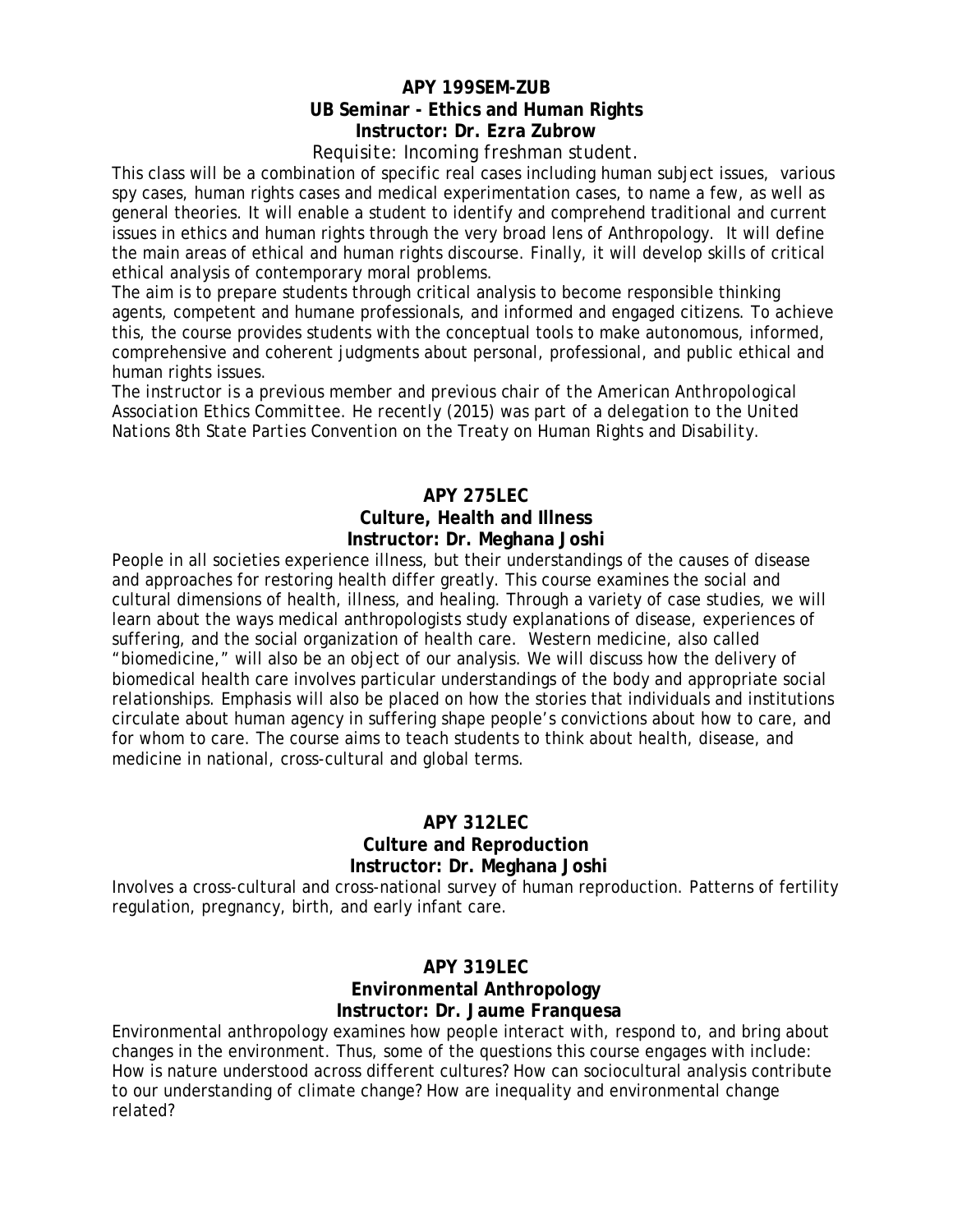# **APY 326LEC**

# **Near East and Mideast Prehistory Instructor: Dr. Gonca Dardeniz Arikan**

Archaeology of the prehistoric Near and Middle East from the peopling of the region through the emergence of the first villages and the domestication of plants and animals to the emergence of city-states in the 3rd millennium BC.

A century and a half of archaeological work in the Middle East has resulted in a wealth of evidence appropriate for tracing the prehistoric and historic traditions in this area of the world. This course offers an overview of the archaeology of the prehistoric and early historic Near and Middle East from the peopling of the region in the Paleolithic through the emergence of city-states and imperial formations in the 3<sup>rd</sup> millennium BC., paying close attention to the questions and debates that underpin research in various times and places. At the same time, no such narrative is independent of the interests and agendas of the scholars who have worked to compose it, and we will emphasize a critical approach to the questions and perspectives that have structured research in the region. The course will also include a brief introduction to the history and scope of archaeology and an overview of archaeological method and theory and of current movements and themes in archaeology.

#### **APY 348LEC**

#### **Forensic Anthropology Osteology Instructor: Dr. Joyce Sirianni**

Covers fundamentals of human skeletal anatomy through lecture, demonstration, and laboratory work. Considers procedures and applications in contemporary and historical human biology and in archaeology, stressing both technical approach and theoretical application. This lecture and laboratory course demonstrates the fundamentals of human skeletal biology and anatomy. Stresses procedures and applications used in evaluating archaeological and contemporary human populations. Considers forensic applications.

## **APY 355SEM**

## **Evolution of Hominin Behavior Instructor: Dr. Stephen Lycett**

The Palaeolithic covers the timeframe from when our ancestors first began to manufacture stone tools in Africa (around three million years ago) through the point at which the last glacial period ended (i.e. up to the beginning of the Holocene). It is a fundamental phase, in which matters of biological and cultural evolution led eventually to the appearance of our species. This course explores the evidence for changing patterns of hominin behavior during this phase of our evolution. We will consider the major sites and material evidence that is used in current debates. We will evaluate the factors that might shape patterns in the distribution and form of Palaeolithic data. Critical thought will also be given to the use of behavioral models drawn from primatology (e.g. chimpanzee behavior) as well as anthropology (e.g. ethnographically recorded hunter-foragers) in the study of fossil hominin behavior. Questions will also be asked of the potential requirement for multidisciplinary engagement with associated fields, such as psychology. Key sites and case studies will be discussed, tracking the dispersal of hominins across the globe and the appearance of key behavioral innovations. The course will also consider the (frequently heated) debates regarding the emergence of "behavioral modernity." Issues of cultural transmission and cultural evolution will also be covered.